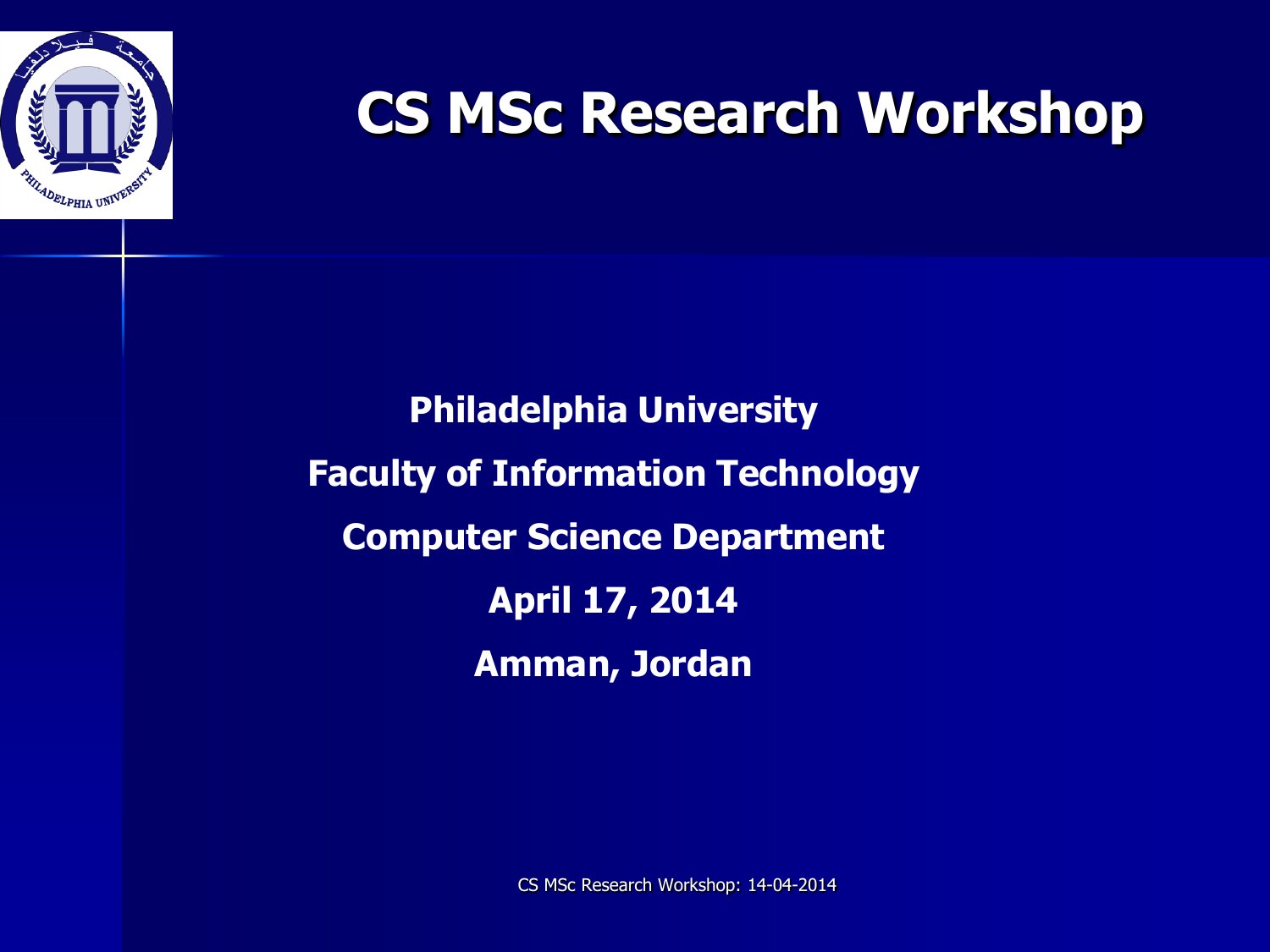

**CS MSc Programme**

## • **Pathways**

Comprehensive Examination

**Thesis**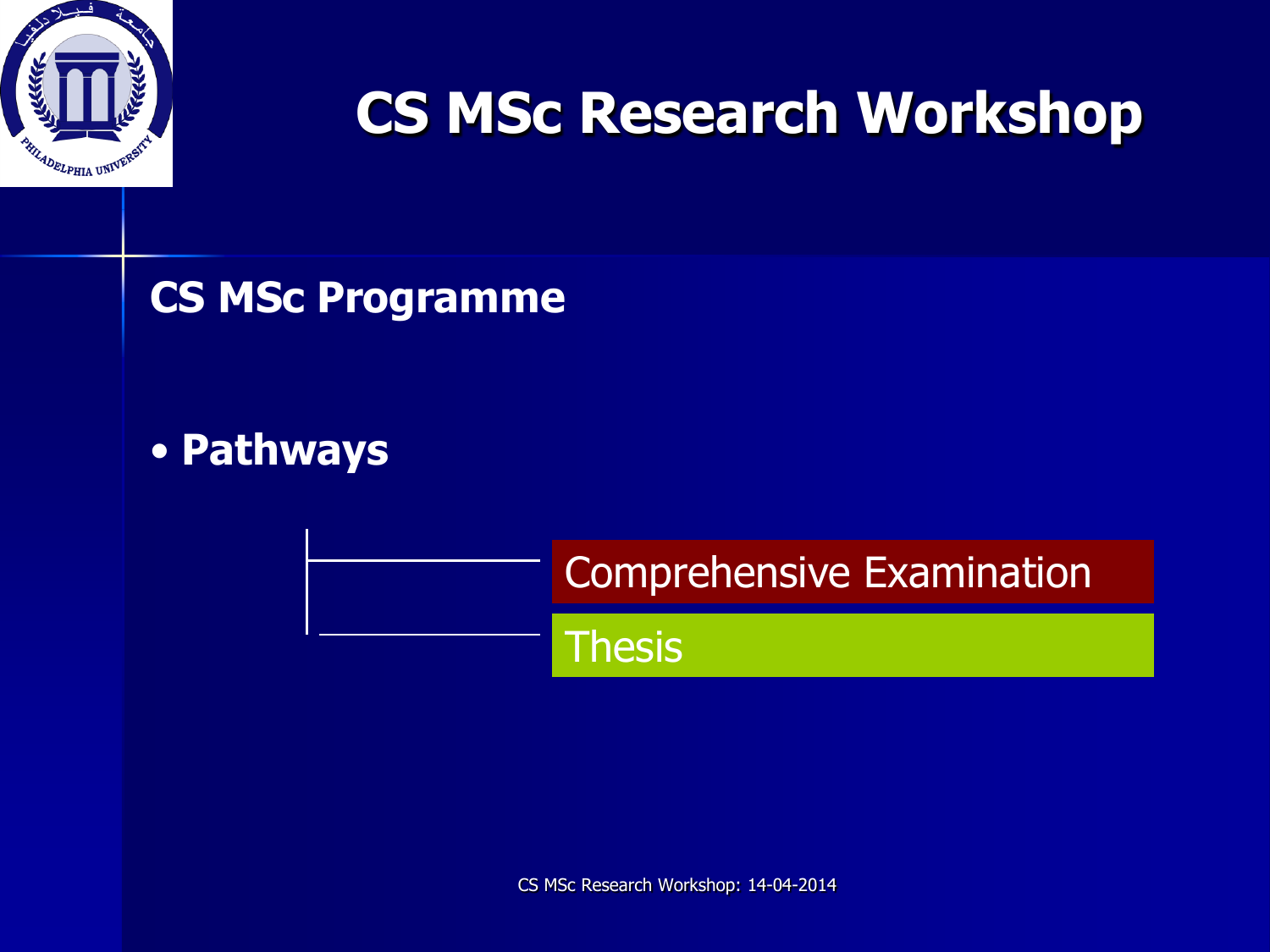

### **CS MSc Programme**

### • **Minors**

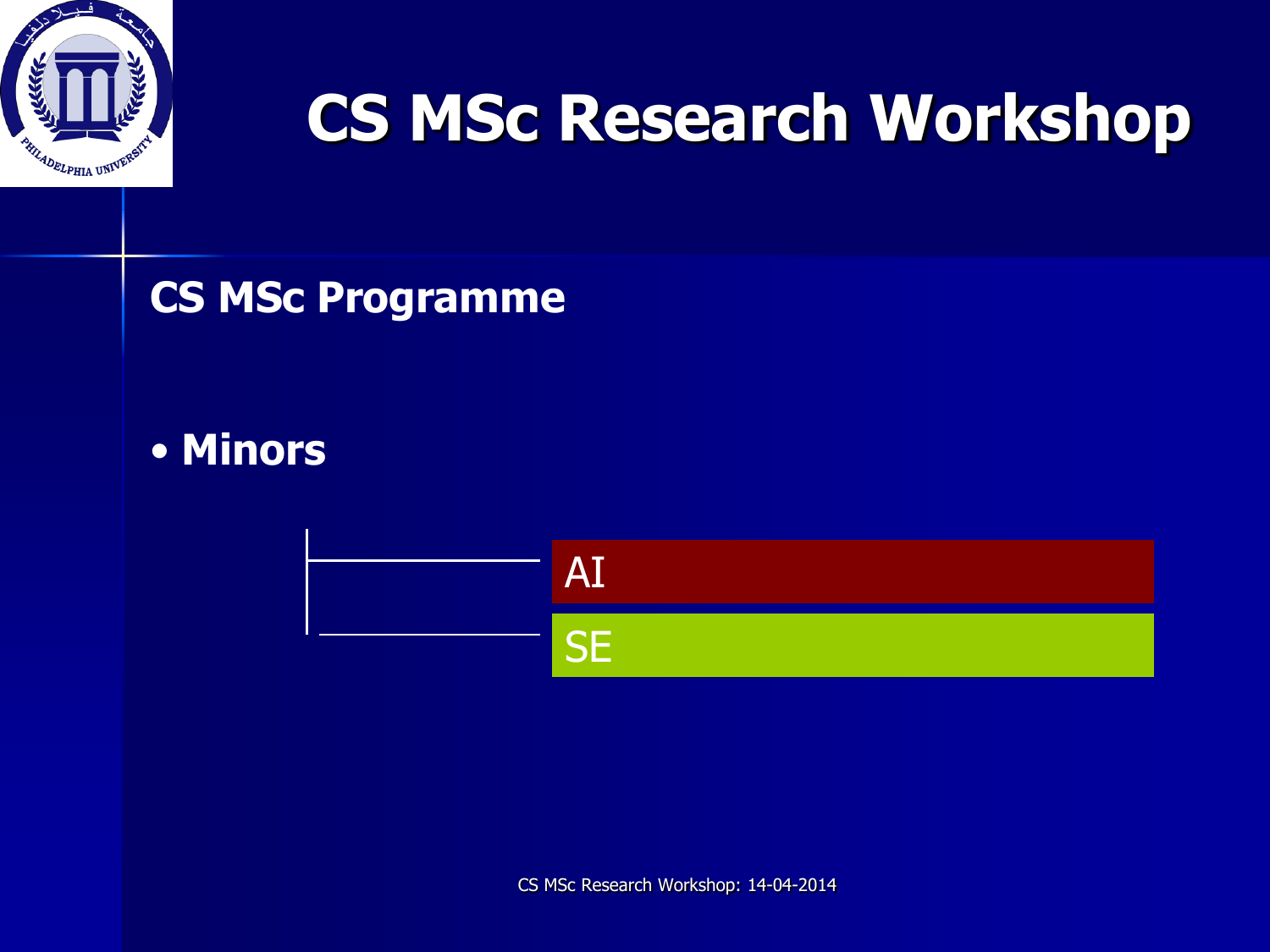

### **CS MSc Statistics**

Open: 2005

Staff: 02 Profs, 01 Associate, 01 Assistant

Graduated Students (Thesis): 35

Current students (Thesis): 30

Implied Supervisors: 12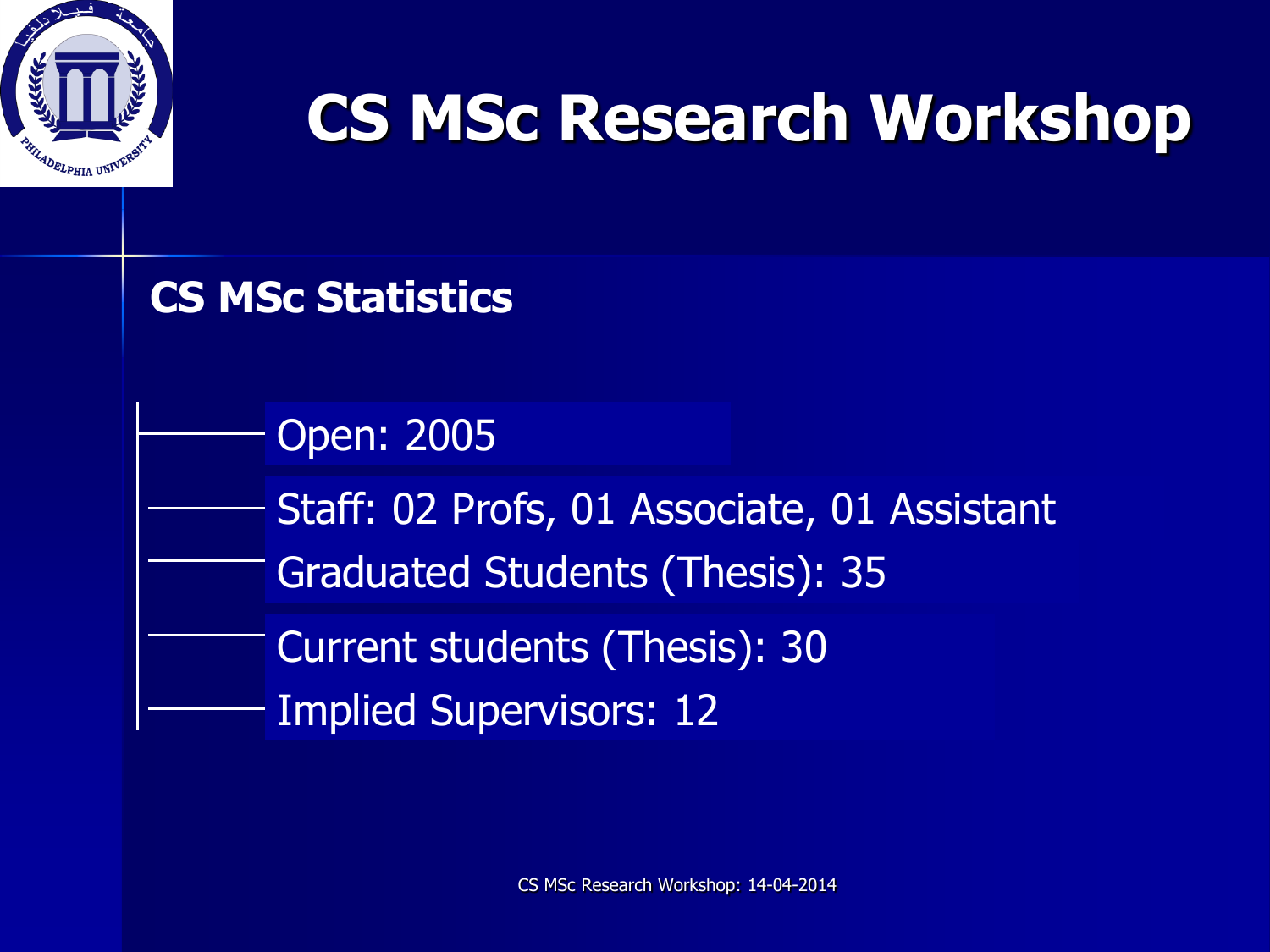

### **CS MSc Publications (Last 05 years)**

International Conferences: 07 International peer reviewed journals: 08 Thesis: 25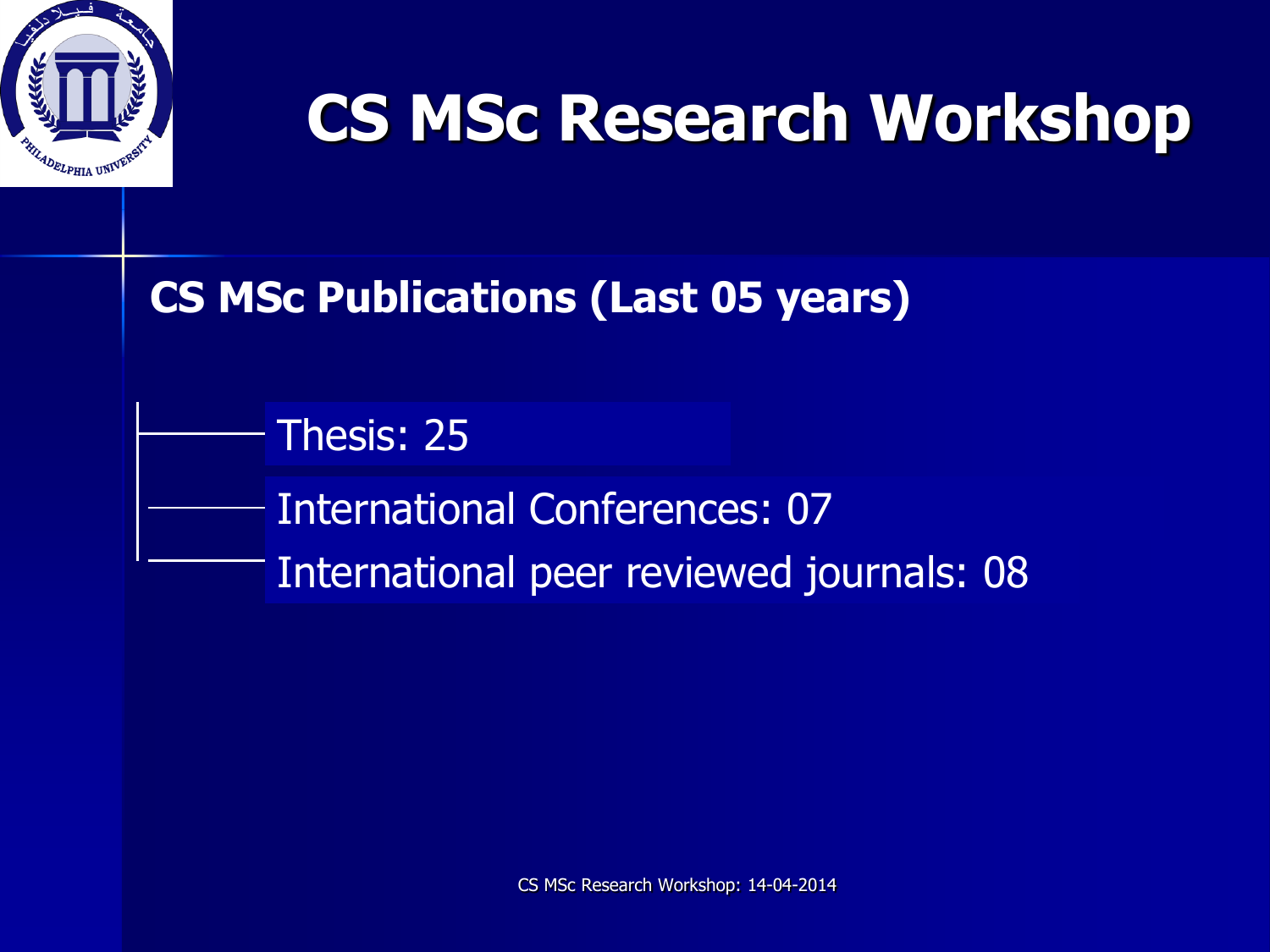

## **CS MSc Publications (Last 05 years)**

#### **Ola Younes and Said Ghoul**

Systems Versioning: A Features-Based Meta-modeling Approach". [ICFSE 2014:](https://mail.philadelphia.edu.jo/OWA/redir.aspx?C=7zQ3hguhCkOMgUWcUfhFUbSZUe4pF9EI_cFgy_zenBpo1RepbelHdIMlisWAaI_cd5Lz5ZkCEu0.&URL=http%3a%2f%2fwaset.org%2fapply%2f2014%2f06%2flondon%2fICFSE%2f%3fstep%3d1%23papers)  [International Conference on Forensic Software Engineering"](https://mail.philadelphia.edu.jo/OWA/redir.aspx?C=7zQ3hguhCkOMgUWcUfhFUbSZUe4pF9EI_cFgy_zenBpo1RepbelHdIMlisWAaI_cd5Lz5ZkCEu0.&URL=http%3a%2f%2fwaset.org%2fapply%2f2014%2f06%2flondon%2fICFSE%2f%3fstep%3d1%23papers) to be held on Jun 29-30, 2014 in London, United Kingdom.

#### **Hayat Jaber, Ayad Almasalmah, and Samer Hanna**

Enhancing the Software Engineering Curriculum: A Case of the Jordanian Universities. IEEE 27th Conference on Software Engineering Education and Training. April 23-25, 2014

#### **Enas Naffar and Said Ghoul**

A Genetic Methodology for Object Evolution. International Journal Of Software Engineering and Its Applications, ITSEIA, Vol.8, No. 3, 2014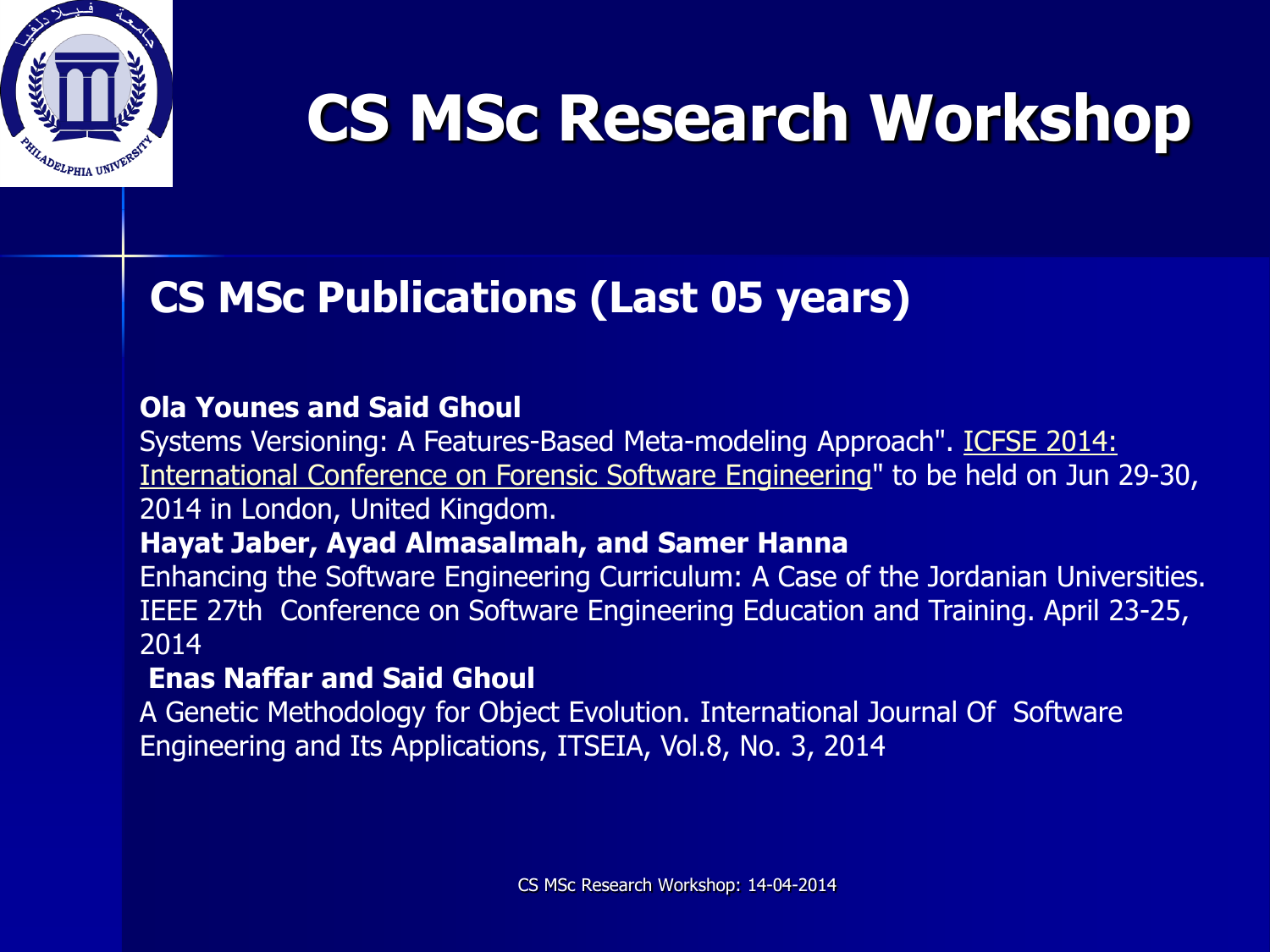

### **CS MSc Publications (Last 05 years)**

**Saleh Bani Hani, Hasan Al-Refai , Khaldoun Batiha , Ali Alawneh**  Improved SPI Calculus for Reasoning on Cryptographic Protocols. International Journal of Video&Image Processing and Network Security IJVIPNS-IJENS Vol:14 No:01, 2014 **Ahmad El Jarrah, Hasan Al-Refai , Khaldoun Batiha , Ali Alawneh** Enhanced model of Payment Phase for SET Protocol. International Journal of Video&Image Processing and Network Security IJVIPNS-IJENS Vol:14 No:01, 2014 **Dareen Hammoudah and Said Ghoul** A Bio-Inspired Approach to Selective Inheritance Modeling. International Journal Of Software Engineering and Its Applications, ITSEIA, Vol. 8, No. 1, 2014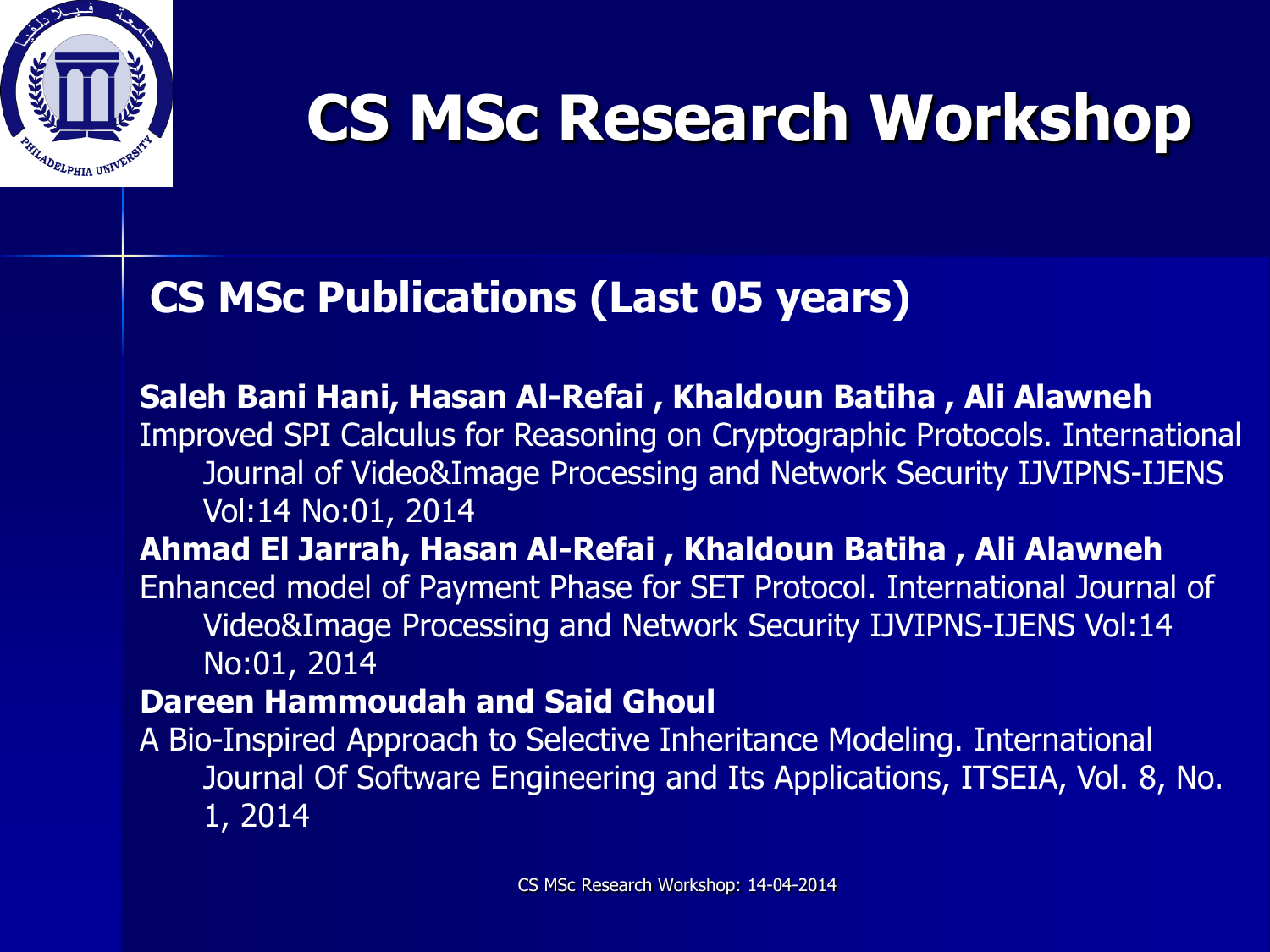

### **CS MSc Publications (Last 05 years)**

**Ahmad Alshtnawi, Ibrahim. Al-Oqily, Kasim M. Al-Aubidy**

Towards Self-Configurable Overlay Networks, 8h IEEE Intr. Multi-Conf. on Systems, Signals, Devices (SSD11), Tunisia, 22-25 March, 2011.

Autonomic multimedia delivery services self-configuration, Transactions on Systems, Signals & Devices, ISSN: 1861-5252, Shaker Verlag, Germany, 2011.

Autonomic Service Specific Overlay Networks Resource Discovery**",** Journal of the Network and Systems Management, ISSN: 1064-7570, Springer, 2011.

CS MSc Research Workshop: 14-04-2014 An Efficient Media Ports Resource Discovery For Service Networks, Accepted to be published at International Journal of Business Information Systems.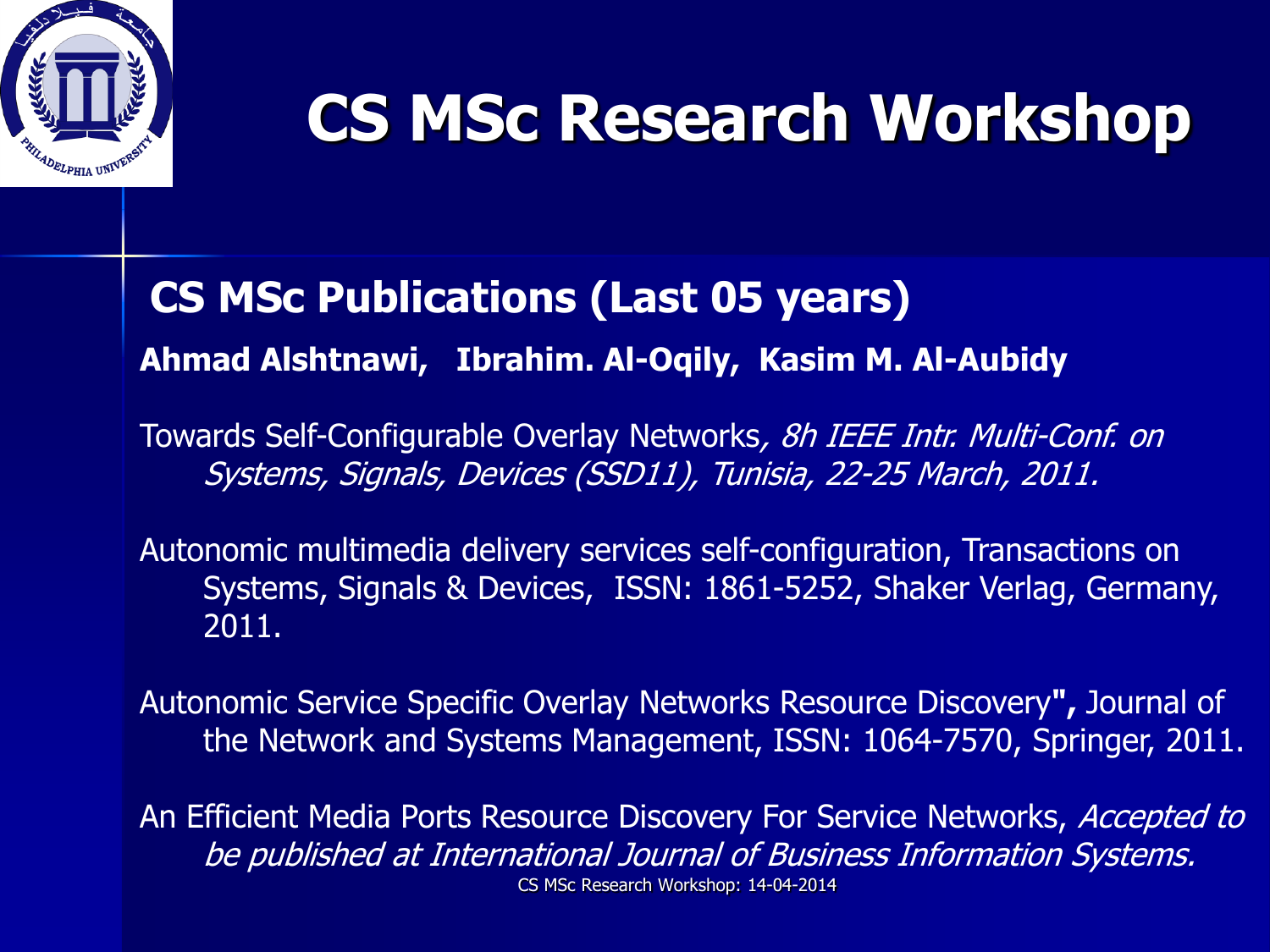

### **CS MSc Publications (Last 05 years)**

#### **Sandrellah Mahjoub and Said Ghoul**

Enhancing the Web Application Security Using Aspect-Oriented Programming. MISC2010, International Symposium on Modeling and Implementation of Complex systems, Constantine, Algeria, May 30 – 31, 2010.

#### **Sanad Afaghani and Said Ghoul**

A Genetic Based Approach for Reducing Null Values In Object-Oriented Database. MISC2010, International Symposium on Modeling and Implementation of Complex systems, Constantine, Algeria, May 30 – 31, 2010.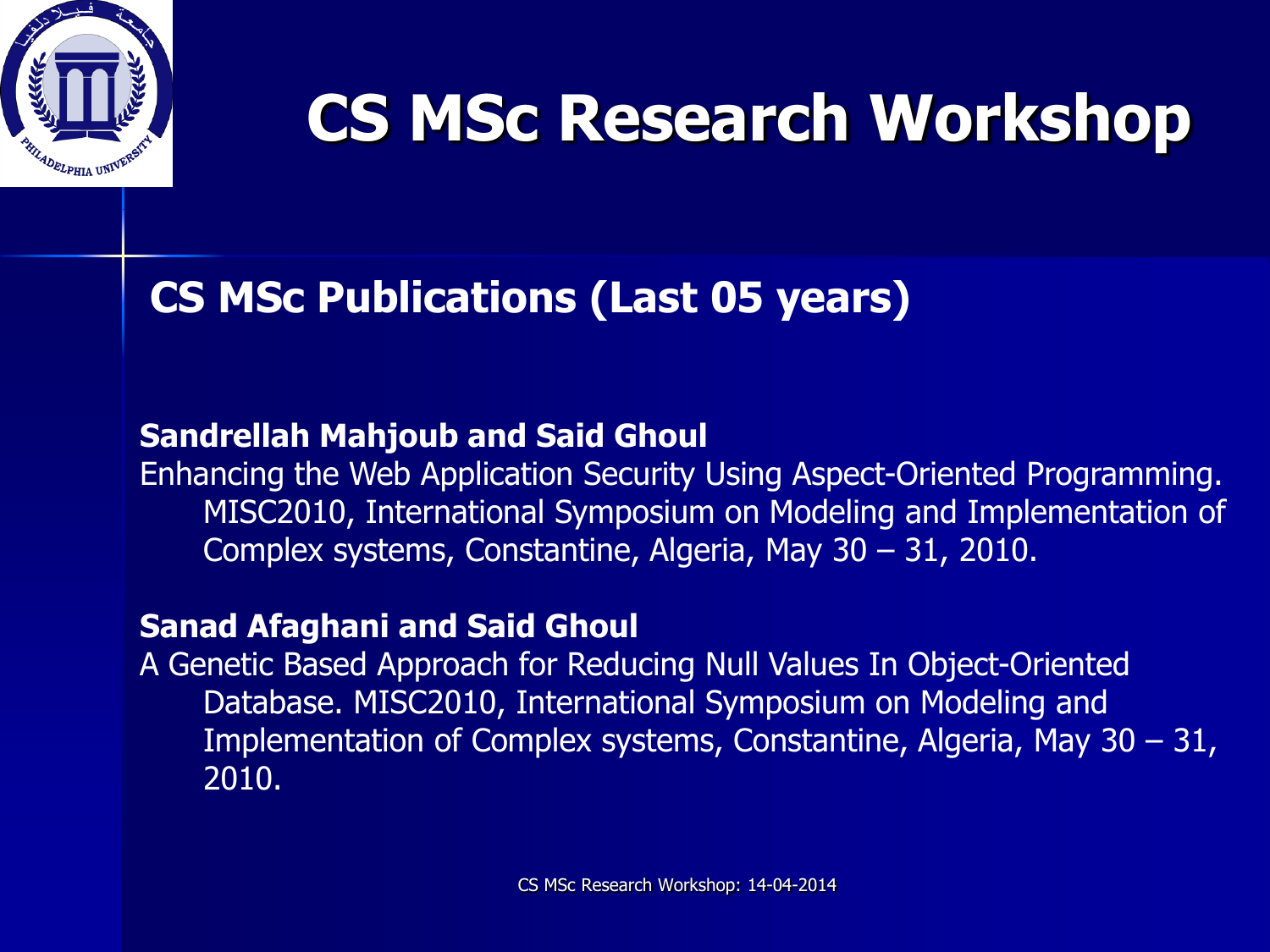

## **CS MSc Management** 0750799.2 – Presentation directives (proposal, seminars, thesis) 0750799.1 – Thesis directives and processes 0750799.3 – Proposal Evaluation Form 0750799.0 – Proposal Framework 0750799.4 - Seminar Evaluation Form 0750799.8 - Thesis Pre- Evaluation Form 0750799.9 - Thesis Writing Norm Form